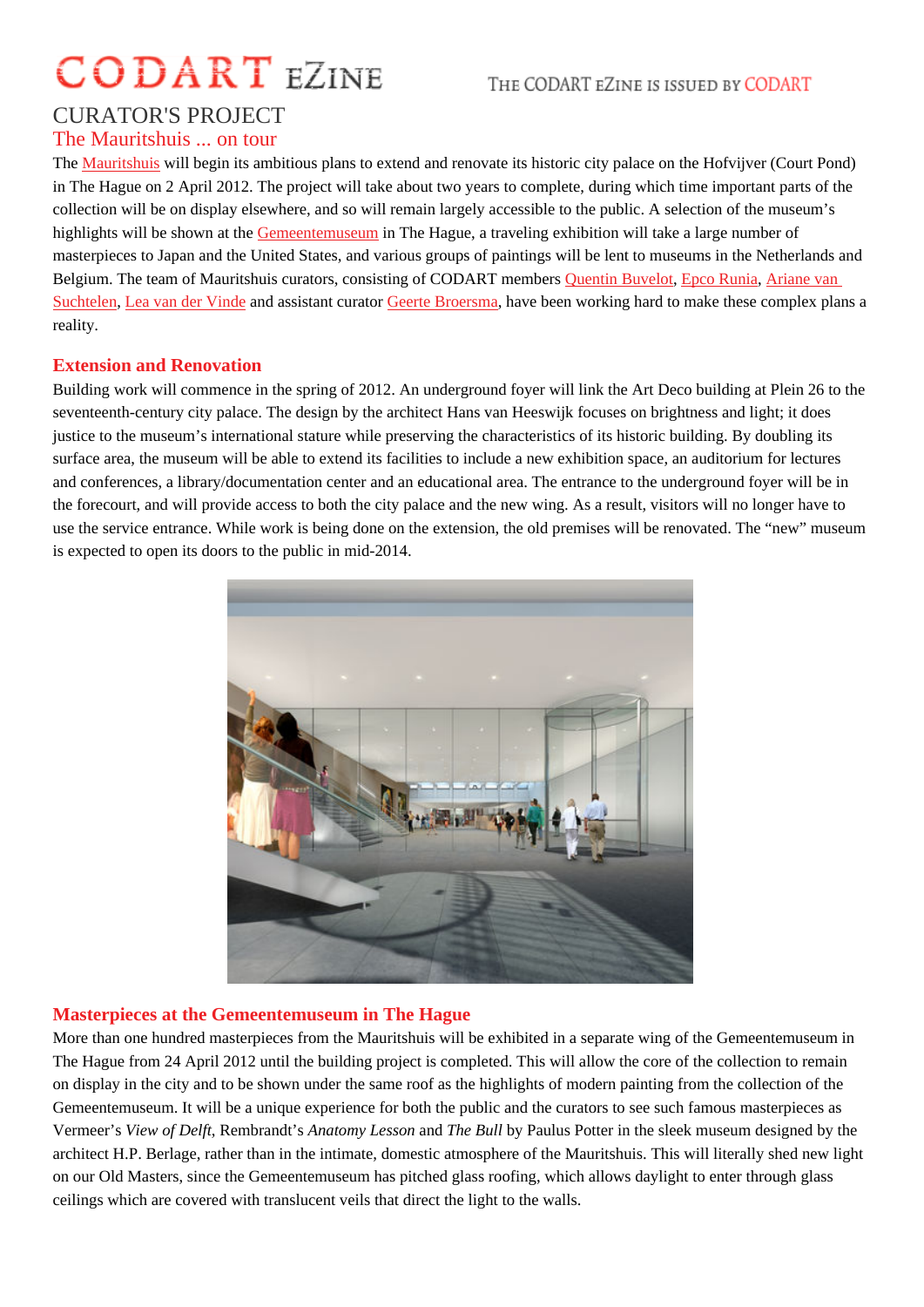A number of paintings, including Vermee Girl with a Pearl Earring and The Goldfinch by Carel Fabritius, will go on tour to Japan and the United States. The traveling exhibition will provide information about the history of the Mauritshuis and the building project, which will acquaint a large international public with the Mauritshuis of the past, present and future. In the second half of 2012 nearlity works will be shown at two venues in Japan: The you Metropolitan Art Museurand the Kobe City Museum Thirty of these paintings, supplemented by five others from The Hague, will begitotheif the United States in early 2013, starting at the deng Museum San Francisco and continuing on to the Museum of Art in Atlanta. To round up [the tour, te](http://www.codart.nl/exhibitions/details/2700/)n highlights from the traveling exhibition will be on display at rick Collection in [New York: a specia](http://www.city.kobe.lg.jp/culture/culture/institution/museum/)l event, since both museums are known for their relatively small collections of e[xtrem](http://www.codart.nl/exhibitions/details/2696/)ely high-quality works.

#### **Ensembles**

Closer to home, "ensembles" will be lent to museums in the Netherlands and Belgium. These groups consist of paintings (and in one case also sculptures) that form a cohesive whole and also fit in with the collection of the host museum. Amsterdam portraits will be lent to the

Amsterdam Museum art works related to the House of Orange will have a temporary home at abo Palace early Netherlandish paintings will spend some time at the Groeningemuseum in Bruges, and such Dordrecht masters as Aert de Gelder and Aelbert Cuyp will go to the Dordrechts Museum. The host museums will display these loans in various ways, [either alongside the](http://www.amsterdammuseum.nl/en)ir permanent collections or in special presentations. The Rightsmuseum Twenthe Enschede, for example, is planning to organize an exhibition centered on a number of landscapes from the Mauritshuis, the focal point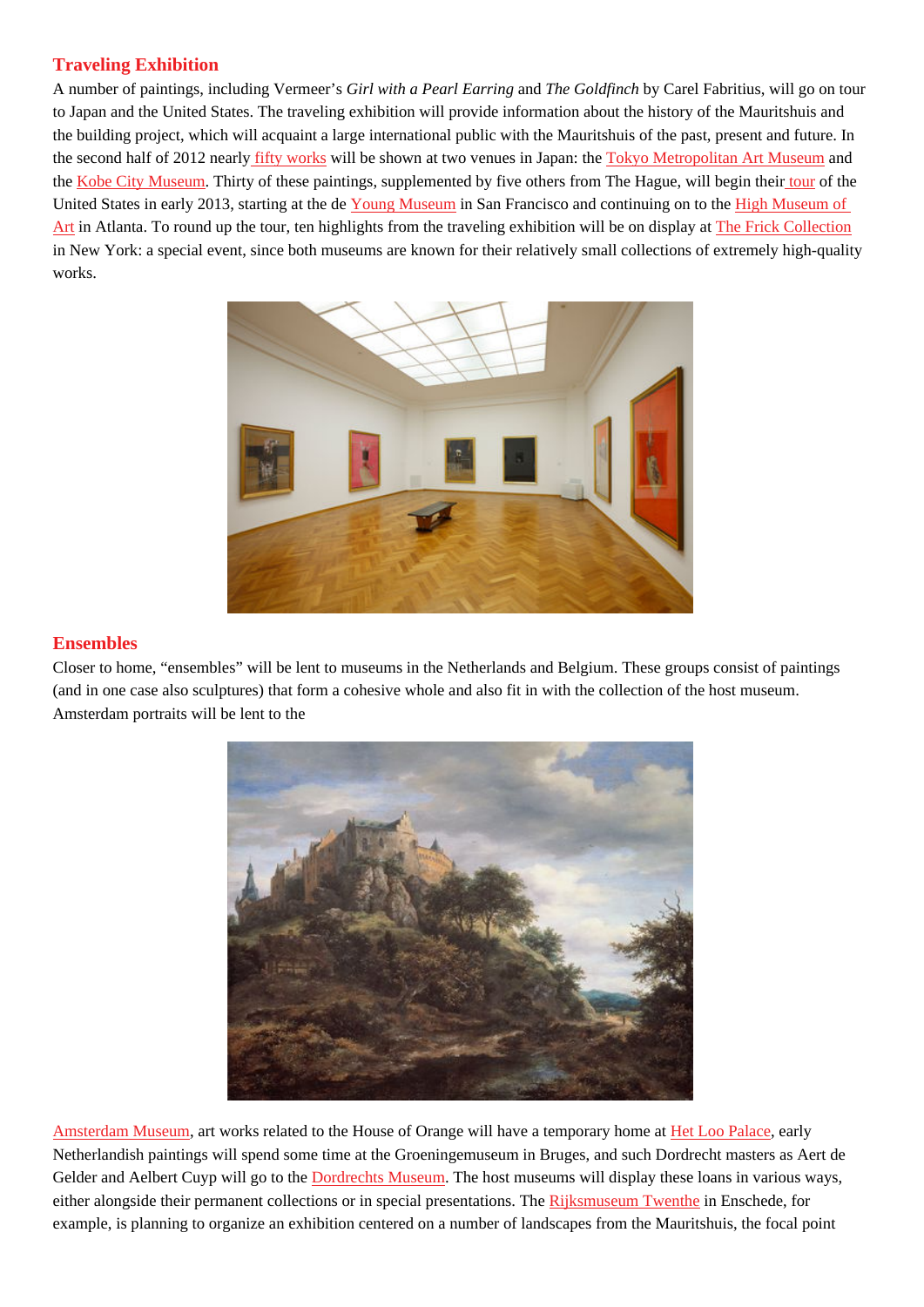being Jacob van Ruisdael's *View of Bentheim Castle*.



### **Conservation Projects**

The temporary closure of the Mauritshuis will also provide an opportunity to carry out several large conservation projects that have long been pending. The renovation of the city palace will necessitate the temporary removal of nearly all the ceiling- and wall-paintings, which will be housed elsewhere for the duration, including the monumental paintings produced in 1718-1719 for the Golden Room by the Venetian artist Giovanni Antonio Pellegrini. These works may have been executed in the Netherlands, but are characterized by a typically Venetian panache and palette, and so represent something uniquely Italian on Dutch soil. During the closing of the Mauritshuis, Pellegrini's paintings will be examined and treated. There are also plans to examine and conserve three richly decorated, seventeenth-century trophy frames, including the one now surrounding Ferdinand Bol's portrait of Michiel de Ruyter.